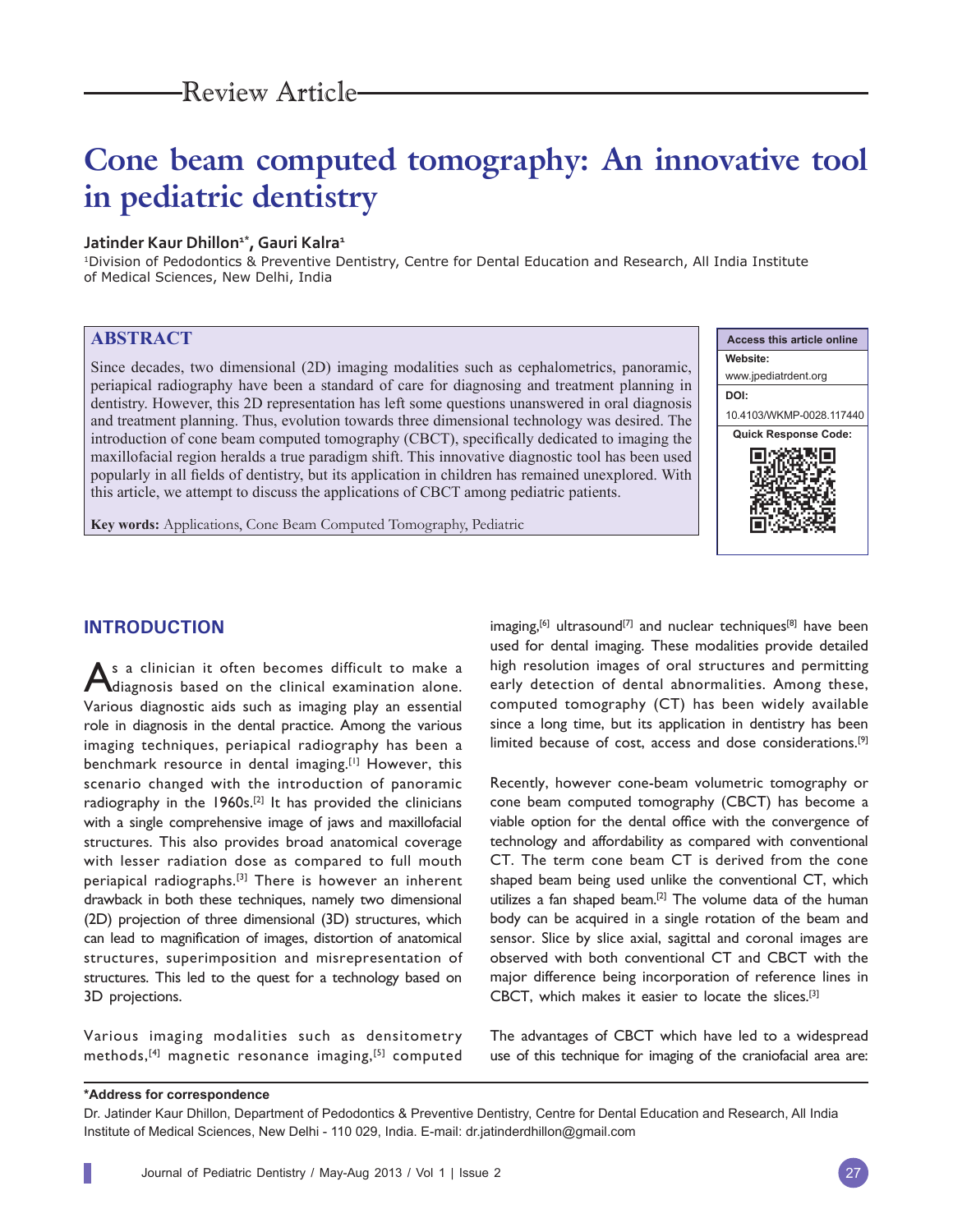## **ADVANTAGES**

- X-ray beam limitation and reduction in radiation dose: Reduces the size of the irradiated area by collimation of the primary X-ray beam to the area of interest thus, minimizing the radiation dose. Most CBCT units can be adjusted to scan small regions for specific diagnostic tasks. Using both the 1990 and recently approved 2007 International Commission on Radiological Protection recommended tissue weighting factors, effective doses range from 52 to 1025 µSv depending upon the equipment and imaging protocol and field of view (FOV) selected.<sup>[10,11]</sup> Moreover, patient positioning modifications (tilting the chin) and use of additional personal protection (thyroid collar) can substantially reduce the dose by up to 40%.<sup>[12]</sup>
- Image accuracy: In conventional CT, the voxels, which determine the image resolution is anisotropic, i.e., rectangular cubes where the longest dimension of the voxel is the axial slice thickness. Instead, CBCT units provide voxel resolutions that are isotropic, i.e., equal in all 3 dimensions. This produces sub-millimeter resolution ranging from 0.4 mm to as low as 0.125 mm.
- Rapid scan time: Scan time is rapid as CBCT acquires all basic images in a single rotation. This leads to less motion artifacts due to reduced subject movement.
- Display modes unique to maxillofacial imaging: Reconstruction of data is easier and less time consuming as compared with the conventional CT. In addition, analysis software is available to the clinician as well as the radiologist, either via direct purchase or innovative "per use" license from various vendors. This enables the dental professional to make real-time assessment chairside and perform task specific analysis.
- Reduced image artifact: With manufacturers' artefact suppression algorithms and an increasing number of projections, it has been observed that CBCT images can result in a low level of metal artifact, particularly in secondary reconstructions designed for viewing the teeth and jaws.

Keeping the above advantages of CBCT, it has been increasingly advocated in several fields of dentistry such as including orthodontics, orthognathic surgery, trauma and implantology. However, the application of this innovative technology in the field of pediatric dentistry has not yet been addressed.

An important aspect in considering the use of CBCT in children is the radiation exposure. This is due to two factors: Rapid tissue growth and chances of subsequent deoxyribonucleic acid damage and secondly, as the child is expected to live longer than a 50-year-old adult, the chances of damaging effects of radiation manifesting in a tumor are higher.<sup>[12]</sup>

This means that the three basic principles of protection from radiation, i.e., "justification principle," "limitation principle" and "optimization principle" should be followed.<sup>[12]</sup>

The justification principle means that if relevant information cannot be obtained without radiographs, only then we must consider their use. This principle also states that also suggests that if the patient cannot cope with the procedure, no radiographs should be taken. The limitation principle states that the radiation dose should always be kept as low as reasonably achievable for all patients. Thirdly, there is the ''optimization principle,'' which states that best diagnostic images should be obtained keeping in mind the aforesaid principles.<sup>[12]</sup>

The major advantages of CBCT in pediatric patients arise from lesser scan time and less complicated apparatus, which reduces anxiety in children. Images obtained with CBCT are highly magnified, with less distortion. A major advantage of CBCT as compared to conventional CT is the reduced dosage. Though, CBCT has higher dose as compared with intra-oral radiography, the range of dose reduction is between 96% and 51% compared with conventional head  $CT^{[13]}$  [Table 1].

Further, total annual effective doses from natural radiation sources to the Indian population residing in normal background areas work out to be 2.299 mSv/year.<sup>[14]</sup>

Theodorakou *et al*. estimated the average organ and effective doses using two pediatric anthropomorphic phantoms for a range of CBCT units and imaging protocols and the preliminary results showed that the effective doses ranged from 5 to 99 μSv for the 10 year old phantom and from 4 to 63 μSv for the adolescent phantom. The effective doses for the 10 year old phantom were higher than those of the adolescent phantom for most of the CBCT units and imaging protocols.[15] However, doses of such range may not be considered higher for a single exposure. Further reduction in exposure dosage can be achieved with using proper protection against radiation hazards and collimated beam.<sup>[16]</sup>

It has been observed that the exposure from CBCT is within the same range as traditional dental imaging as seen in the Table 1.<sup>[2,3,13]</sup> Moreover, a complete series of

|            |  | Table 1: The effective doses of various radiographic |
|------------|--|------------------------------------------------------|
| procedures |  |                                                      |

| Radiographic procedure | Effective dose (µSv) |  |
|------------------------|----------------------|--|
| Intra-oral periapical  | 5                    |  |
| Full mouth series      | 35                   |  |
| Panoramic              | $9 - 26$             |  |
| i-CAT (CBCT)           | $14.4 - 79.6*$       |  |

\*After collimation and reducing the FOV to particular jaw. CBCT: Cone beam computed tomography, FOV: Field of view, i-CAT

ı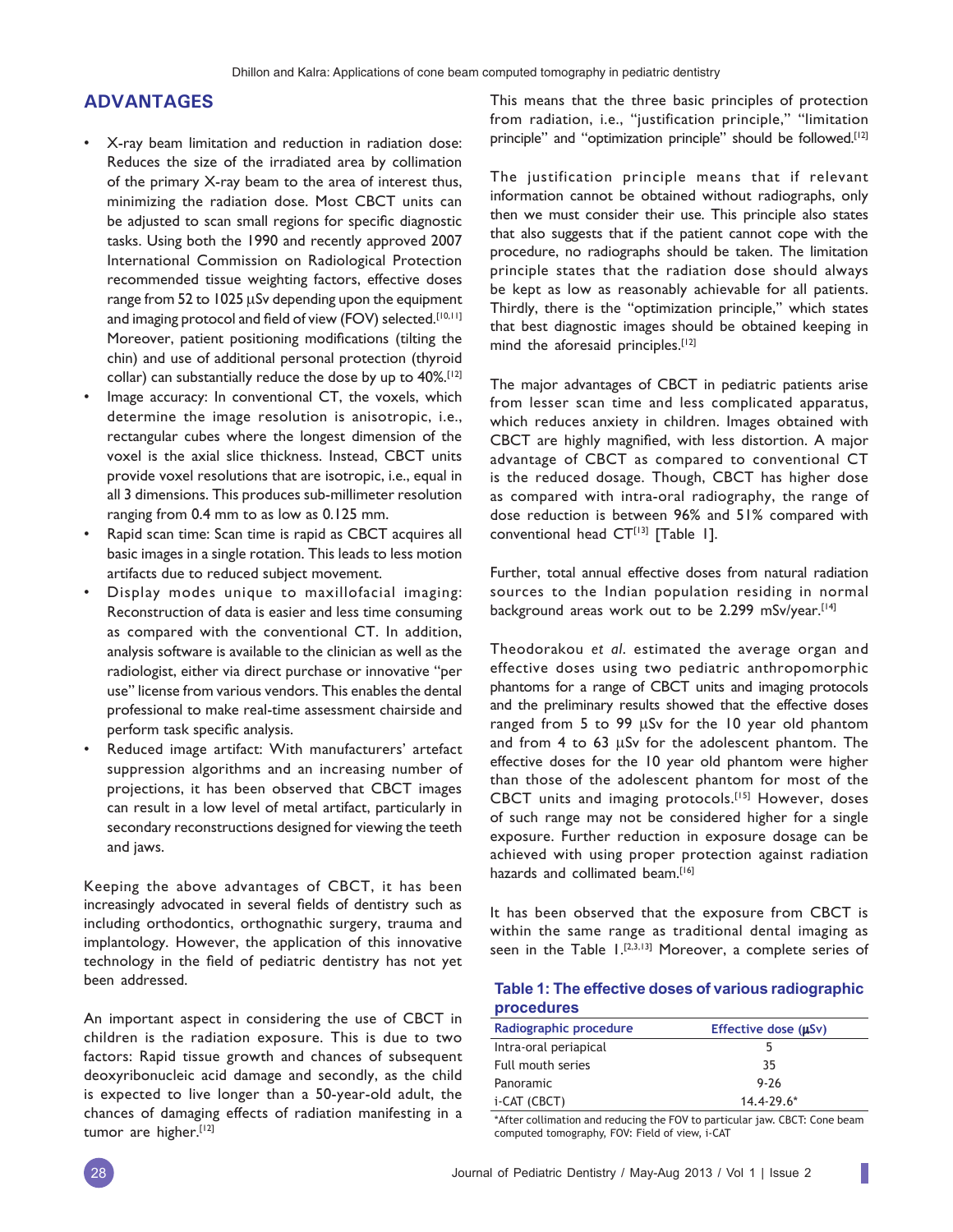traditional dental radiographs has a higher radiation dose than CBCT.[17]

An important aspect to keep in mind while calculating the effective radiation dose from CBCT is the FOV. The exposure is less if FOV is small; however, the effective dose significantly increases with a larger FOV.[12]

Smith *et al*. [18] reviewed the use of CBCT in postgraduate orthodontic programs in United States and Canada. They observed that most of the CBCT scans were being used for specific diagnostic applications. Moreover, they observed that orthodontic residents are being trained to interpret the entire CBCT volume and not just the specific anomaly. In our opinion, pediatric dentists should also be trained in a similar fashion so as to conform to the optimization principle.

Keeping these factors in mind, this review is an attempt to describe the role of CBCT amongst pediatric dental patients.

## **CLINICAL APPLICATIONS**

#### **Development of teeth**

Conventional imaging techniques make it difficult to visualize the complex phenomenon of tooth development. CBCT can help evaluate eruption pattern of teeth along with any anomalies in number or shape.<sup>[19]</sup> This can help clinicians plan eruption guidance and serial extraction customized to individual patients.

#### **Caries diagnosis**

CBCT imaging appears to be the best prospect for improving the detection and depth assessment of caries in approximal and occlusal lesions. Akdeniz *et al*. compared the accuracy of limited cone beam computed tomography, an image plate system and F-speed film in assessing the depth of proximal carious lesions and concluded CBCT method appears to be a promising tool for detection and monitoring of proximal carious lesions.[20] The only limitation of this newer diagnostic aid is its inability to detect carious lesions in metal restored crowns or radiopaque restorations.[21]

### **Diagnosis of impacted/supernumerary teeth**

CBCT imaging modality can be used broadly for diagnosing impacted teeth in pediatric patients. Maxillary canines are the most common teeth to get impacted. Other than canines, permanent second molars may also get impacted due to malpositioning of third molars inside the alveolar bone. It is also observed that impacted teeth may often seem to be present with supernumerary teeth such as mesiodens. Often, pediatric dentists may be the first one to diagnose the problem. Thus, CBCT is thought to be of great utility in such cases.

**Diagnosis of temporomandibular (TMJ) disorders** Conventional tomography has been used extensively for the evaluation of TMJ hard tissues; however, technique sensitivity and the length of the examinations have made it a less attractive diagnostic tool for the dental clinicians. The application of CBCT in imaging the TMJ has been most significant in the evaluation of hard tissue or bony changes of the joint. Pathologic changes, such as fractures, ankylosis, dislocation and growth abnormalities such as condylar hyperplasia, are optimally viewed on CT.[22]

#### **Diagnosis of root resorption and root fractures**

CBCT allows determining the exact site of resorption and this is particularly useful in cases where resorption is occurring on the lingual or facial side of the tooth. In multirooted teeth, the root in which resorption is present can be easily visualized. A very commonly observed root resorption phenomena is present with lateral and central incisors in case of canine eruption. Thus, with CBCT, this problem could be diagnosed and the extraction of deciduous canine can be planned well in time. In case of oblique fractures, which are not viewed properly on a 2D radiograph, CBCT provides an enhanced view with finer details.

Another advantage of CBCT is that it can be acquired easily post-trauma also when periapical radiographs cannot be easily done due to swelling, bleeding and discomfort experienced by patients. The ability to view the cut of a single tooth of interest in the three planes of space makes determining if the involved tooth displays fracture much easier.

#### **Craniofacial morphology**

Lateral cephalograms have been most commonly used for this purpose. However, these come with their own set of limitations such as superimposition of structures, distortion of images, magnification and head positioning. CBCT offers better image clarity as extraneous superimposing structures can be removed and it is also possible to reorient the head position after the initial scan if the head was not properly positioned at the time of scanning. In addition, the unilateral nature of posterior crossbites can be diagnosed more specifically. A determination of an asymmetric maxilla or mandible can be accomplished more easily by viewing and measuring the bones in 3D.

## **Orthodontic temporary anchorage device (Mini implants) placement**

Thorough knowledge of root positioning can greatly enhance the opportunity for proper placement and success of Temporary anchorage device or mini implants in children requiring orthodontic treatment. CBCT data can be used to construct placement guides for positioning mini-implants between the roots of adjacent teeth in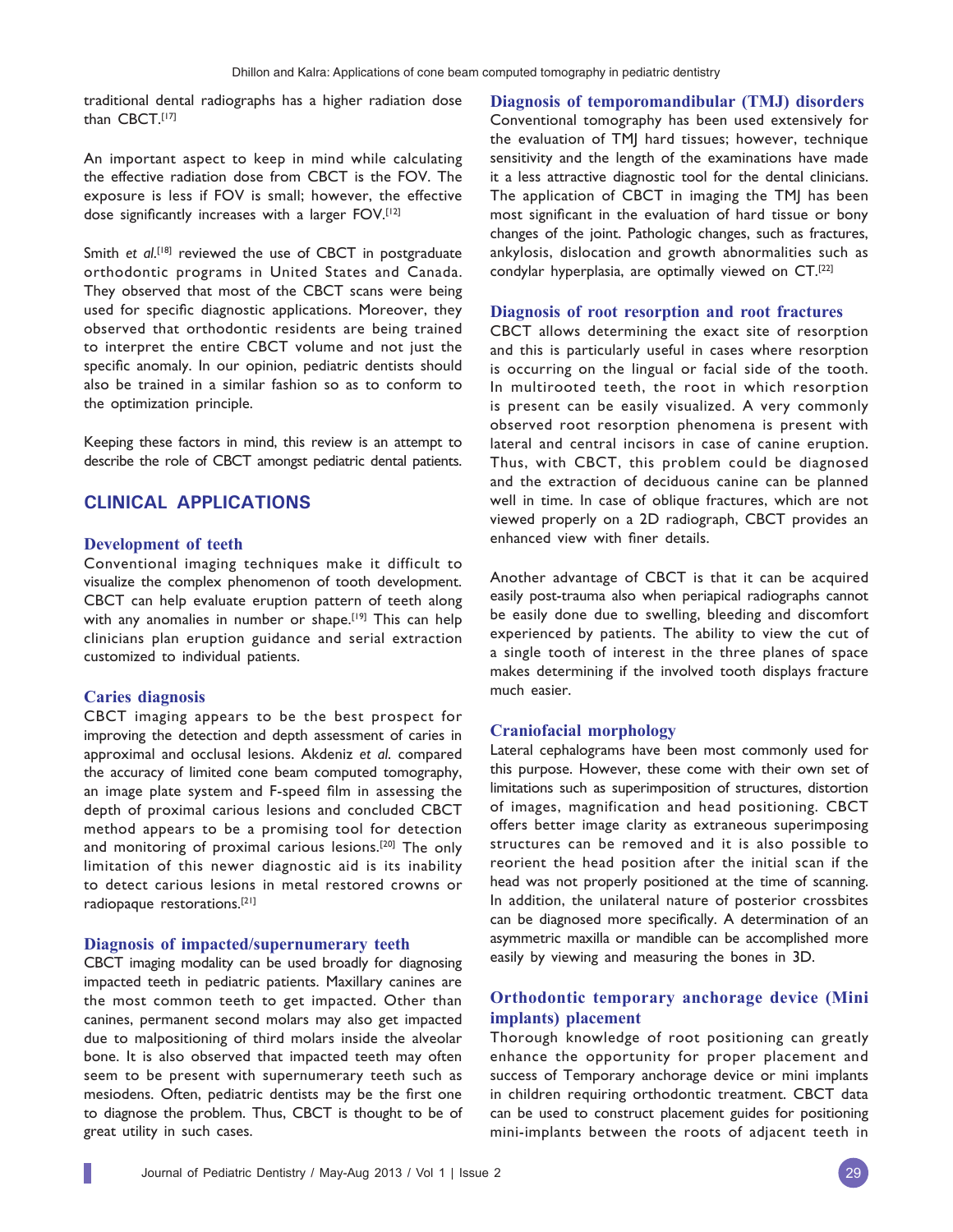anatomically difficult sites, which had been difficult with 2D radiography.[23] CBCT images have been shown to be an accurate way to assess the volume of bone present at the proposed location.

#### **Soft-tissue analysis**

Using the soft-tissue data gathered in the CBCT scan, it is possible to rotate and tilt the head in an infinite number of positions to evaluate symmetry of the soft-tissue. CBCT allows for the creation of separate images of the left and right sides for assessment of asymmetries. Surface area and volume analysis have also been possible through 3D software such as *in vivo* which aid in evaluating facial symmetry.

## **Cleft lip and palate**

CBCT can provide the exact anatomic relationships of the osseous defect and bone thickness around the existing teeth in proximity to the cleft or clefts, which is not possible with 2D imaging modalities. This provides more accuracy and ease in graft placement and other surgical procedures.

#### **Airway analysis**

Airway analysis had also been an area of interest among most of the orthodontist or even general practitioners. It is of great importance in understanding complex conditions such as obstructive sleep apnea and enlarged adenoids. Conventionally, lateral cephalograms were used to analyze the airway of a patient. All this evaluation, however, is limited by the fact that we are looking at a flat projection seen in a sagittal or coronal plane. CBCT is of paramount value in this regards as there is a clear distinction between the soft-tissue of the pharynx and the airway space. This allows for clear segmentation of the airway while doing volumetric analysis. Aboudara *et al*. compared airway information from 11 normal adolescent children between lateral cephalometric headfilms and 3D CBCTs. They concluded that intra-subject proportion of airway volume to area shows moderate variability and that CT airway volume shows more variability than corresponding headfilm airway area. They also indicated that there may be airway information that is not accurately depicted on the lateral headfilm.<sup>[24]</sup>

## **Endodontic applications**

It becomes difficult to analyze the extent of periapical pathologies, canal morphology, root fractures, exact location of broken instruments in root canal etc., with conventional 2D imaging modalities. CBCT provides an enhanced view in locating missed canals, calcified canals and curvature of roots. Measurements in relation to roots such as root length, type of canals present, angle of curvature etc., are simply available with CBCT, making it an effective diagnostic aid.[25]

*In vivo* and *in vitro* investigations demonstrate the superiority of CBCT to conventional imaging for almost all endodontic applications, except for assessing the quality of root canal fills. Patel *et al*. [26] have extensively researched the endodontic applications of CBCT and has found to play a major role in detection of periapical lesions more early than a 2D radiograph. It has also been proved to be an effective tool in planning periapical microsurgery even in difficult accessible areas such as palatal roots of maxillary first molars.[27]

#### **Diagnosis of hard tissue lesions of the oral cavity**

It can provide valuable information regarding cystic lesions and their extent, various bony pathologies such as tumors, fracture lines in case of traumatic injuries, condensing osteitis and focal apical osteopetrosis. The latter is also useful in determining the limitation to tooth movement in case orthodontic treatment is required.

# **FUTURE OF CBCT IN PEDIATRIC DENTISTRY**

Till date the major application of CBCT in children has been in relation of orthodontics. However with development of newer software, it might become possible to diagnose caries, determine the outcome of treatment and provide real time imaging in surgical cases. It can also be used in a manner similar to adults for determining root morphology, diagnose complex clinical situations such as root fractures and facilitate retrieval of broken instrument from canal.

## **CONCLUSION**

There is strong evidence to suggest that CBCT imaging could replace conventional 2D imaging. When considering such a shift in imaging strategy, dose and costs must come into consideration especially in children. It should be balanced with the perspective that most CBCT studies are easier to perform in a dental office when compared with a full-mouth series of radiographs, or perhaps even a panoramic radiograph with bitewings and selected periapical images. However, use of CBCT in children should be justified depending upon the case such that its application outweighs the potential risks of radiation exposure and all the basic principles should be followed apparently.

## **REFERENCES**

- 1. Scarfe WC, Farman AG. What is cone-beam CT and how does it work? Dent Clin North Am 2008;52:707-30.
- 2. Scarfe WC, Farman AG. Cone beam computed tomography: A paradigm shift for clinical dentistry. Australas Dent Pract 2007:102-10. Available from: http://www.dentalpractice.com.au. [Accessed on 2013 Jun 8].

I.